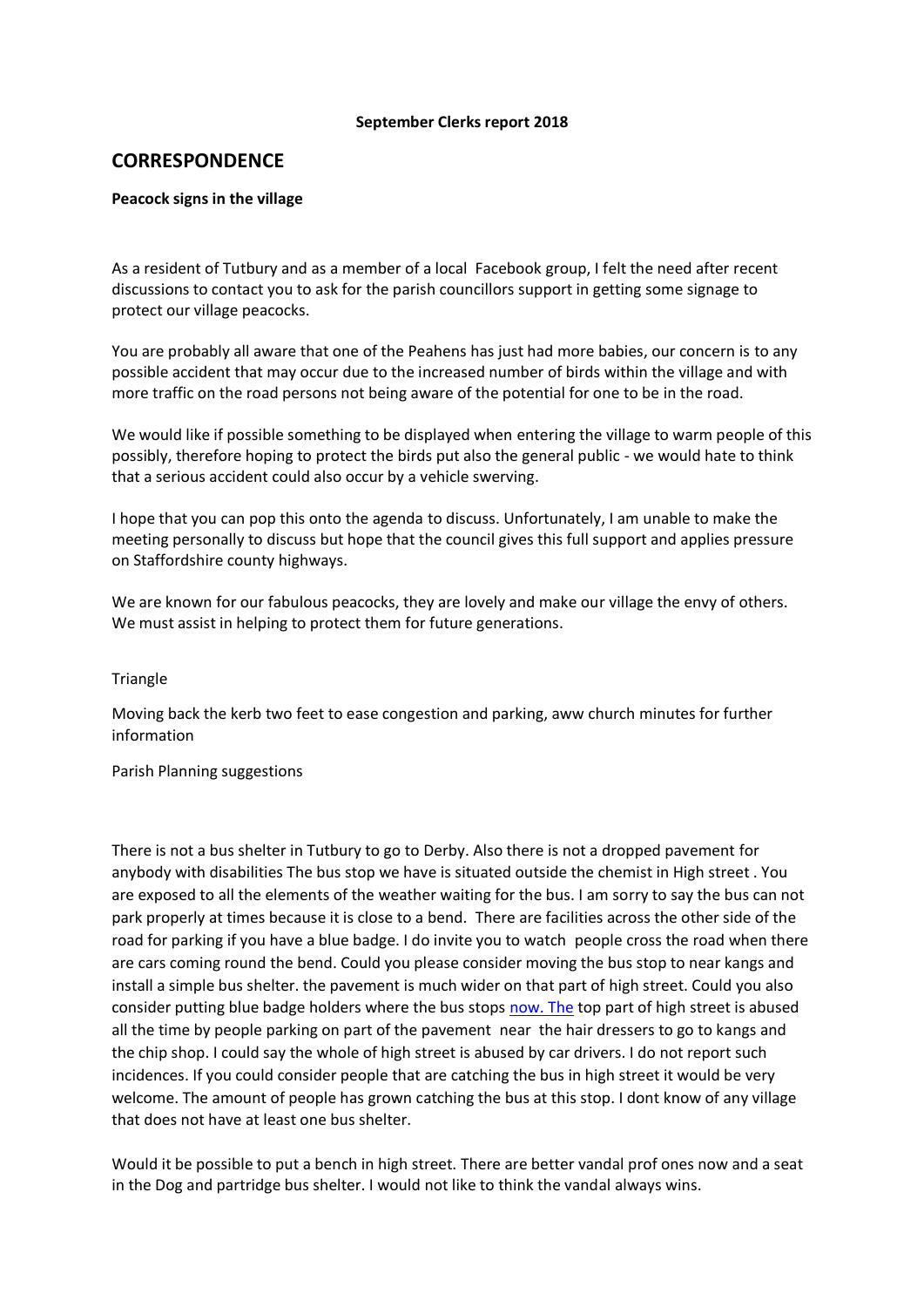Neighbourhood watch could increase in high street with more publicity. This is the third time i have been in touch with you. The last time i was told you were going to get the roads to look at the pavements in several places. There has not been any improvements on this. All other things were refused. If you can consider putting signs up to enter our village into Tutbury which i do approve of costing quiet a lot of money please consider the persons with out a car. I think most of you drive now but one day you may not. I found it funny that i was told there are bus shelters around the village. You did not know that the V1 bus does not go to any of these bus shelters plus you were not aware you have to climb up the pavement to get on the bus plus wheelchair users have been known to do this. Thanking you to consider such proposals for the none driver and the disabled in Tutbury. It will never be perfect because of the several uses Tutbury high street has for parking

# **Staffordshire Playing Fields Association** *Affiliated to Fields in Trust*

*(formerly the National Playing Fields Association)* Affiliated to Fields in Trust (formerly the National Playing Fields Association)

REGISTERED CHARITY NUMBER 522816

Vice-President: Ben Robinson BEM, DL Secretary: Miranda Parkinson B.Sc. Econ. (Hons)

Willowmore House, Green Road, Weston,

Chairman: Gerry Arthur Staffordshire, ST18 0JQ

Telephone: 01889 270620

Hon. Treasurer: David Worrall LL.B. (Hons) E-mail: staffspfa@gmail.com

### staffsPFA

You are cordially invited to attend the Annual General Meeting of the Staffordshire Playing Fields Association to be held at Staffordshire Football Association Headquarters, Staffordshire Technology Park, Beaconside, Stafford, ST18 0LQ on Wednesday 17th October 2018 at 2.00 pm.

### **A G E N D A**

- 1. Welcome and opening remarks by the Vice-President, Ben Robinson
- 2. Apologies for Absence
- 3. Minutes of the Annual General Meeting held on Wednesday 18th October 2017
- 4. Matters Arising from Minutes
- 5. Presentation and Adoption of the Annual Report and Accounts
- 6. Election of Officers:-
- a. President
- b. Honorary Treasurer
- c. Honorary Legal Advisor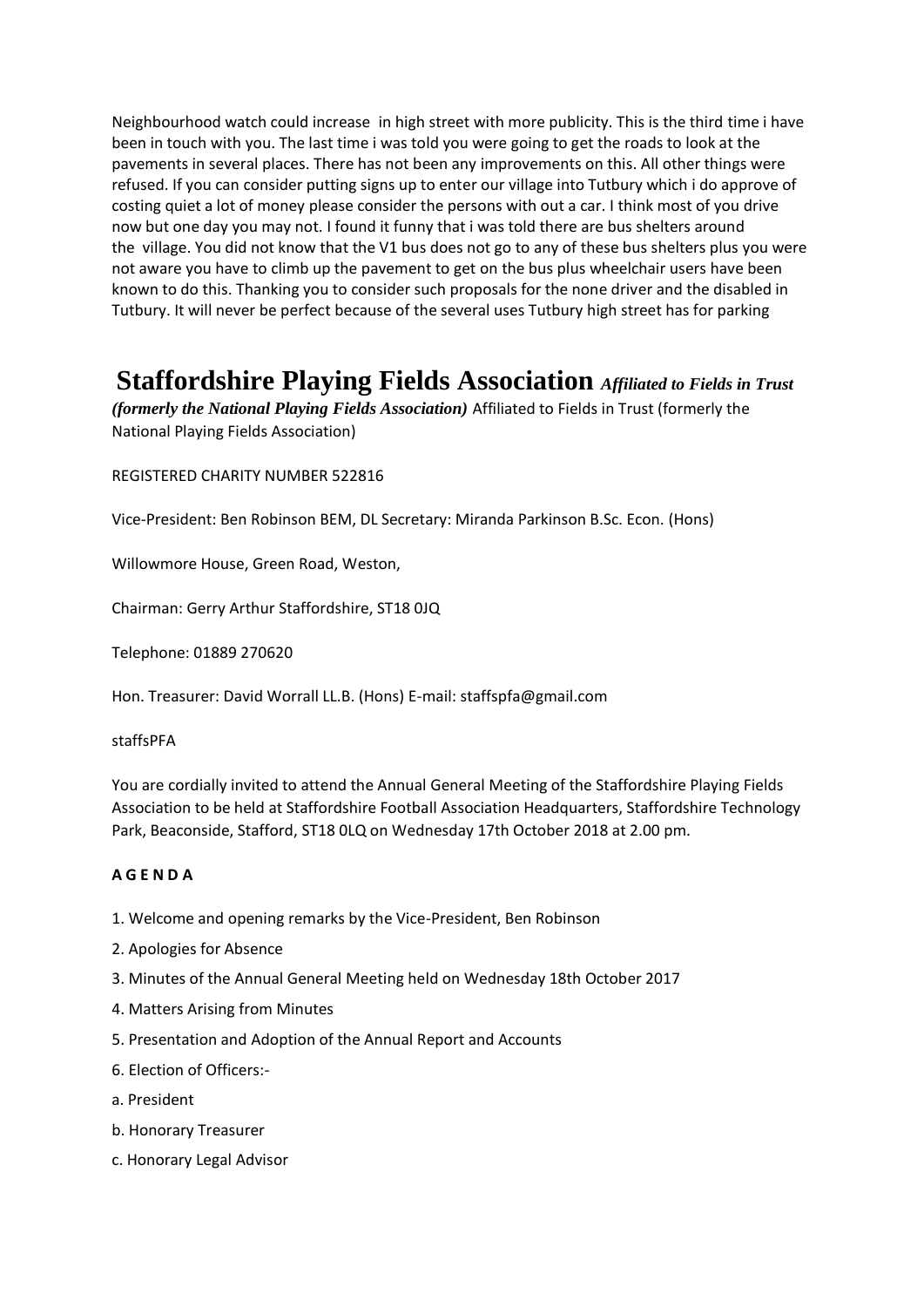- d. Honorary Accounts Examiner
- e. FIT Representative
- 7. Election of up to six members of the Executive Committee
- 8. Any Other Business



# **Community Council of Staffordshire**

President: Cllr Michael Greatorex Chairman: Steve Hopkins Chief Executive: Chris Welch

Suite 1A/1B The Whitehouse 3A Chapel Street **Stafford** ST16 2RX

# PRESS RELEASE

# End of an Era

A group that has been supporting rural communities across Staffordshire for over 64 years has decided to bring their work to an end. Members of the Community Council of Staffordshire met for the last time at Great Bridgeford Village Hall on Monday 20<sup>th</sup> August to hear about their final year's work and reminisce.

The organisation would have been celebrating their  $65<sup>th</sup>$  anniversary in October this year but due to various factors have decided to call time on their work a month or two earlier .

"It was a very difficult decision to take "said the current Chief Executive Chris Welch " but the Trustees have been considering the future for the past 18 months and in light of the current economic climate ,they made the decision to carry out a managed closure of the organisation rather than slowly wither on the vine".

The Community Council started life in the 1950s with their first meeting taking place in October 1953. Their work has been varied from supporting luncheon clubs, garden guilds,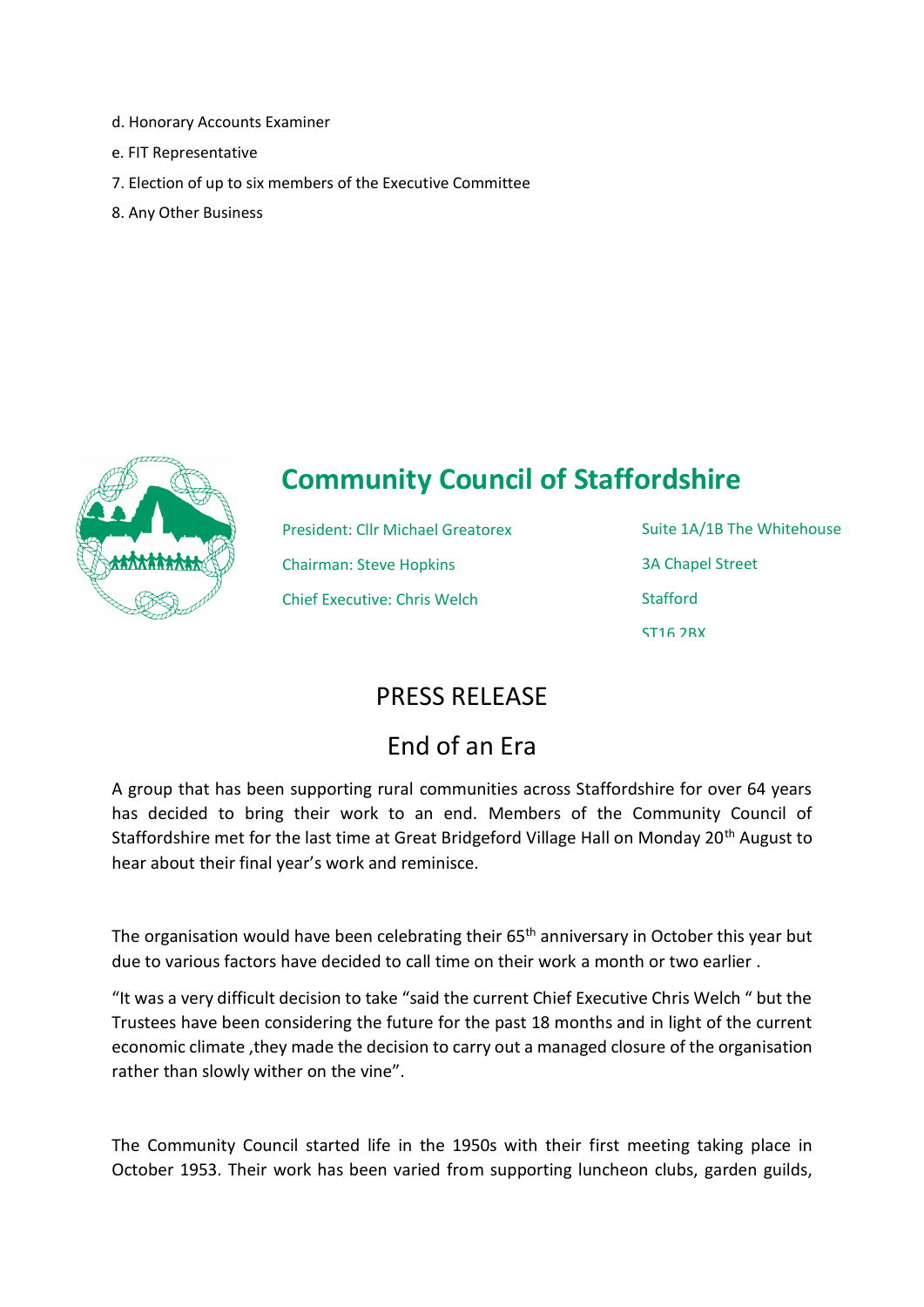community transport, helping to set up Out of School Clubs, run training for unemployed people and helping communities develop affordable housing being just a sample of the work carried out The main groups and people supported over this time have been living and working in the rural parts of the county.

"We have carried out some amazing pieces of work over the 64 years "said Chris "and we've been at the forefront of many new initiatives , but we are probably best known for running the Staffordshire Best Kept Village Competition".

The Trustees and the Chief Executive have worked hard to find the right organisations to take over the work they currently carry out. "The Best Kept Village Competition will continue into the future in the very capable hands of the Staffordshire Community Foundation, a wellknown local charity and our support work for village halls and the work we do for the government, through Defra, will be handled by another local charity, Support Staffordshire "said Chris

The last meeting that took place at Great Bridgeford saw a many old faces in attendance with Chief Offices, volunteers and staff covering the last 40 years, exchanging fond memories of the fantastic work carried out by the organisation.

Editors Notes

The work of the Community Council in the future will be undertaken by the following organisations;

## **Best Kept Village Competition**

The Community Foundation for Staffordshire Communications House University Court Staffordshire Technology Park **Stafford** ST18 0ES

Telephone: 01785 339540

-------------------------------------------

## **Village Halls and Community Buildings**

Support Staffordshire (Staffordshire Moorlands)

Bank House, St Edward Street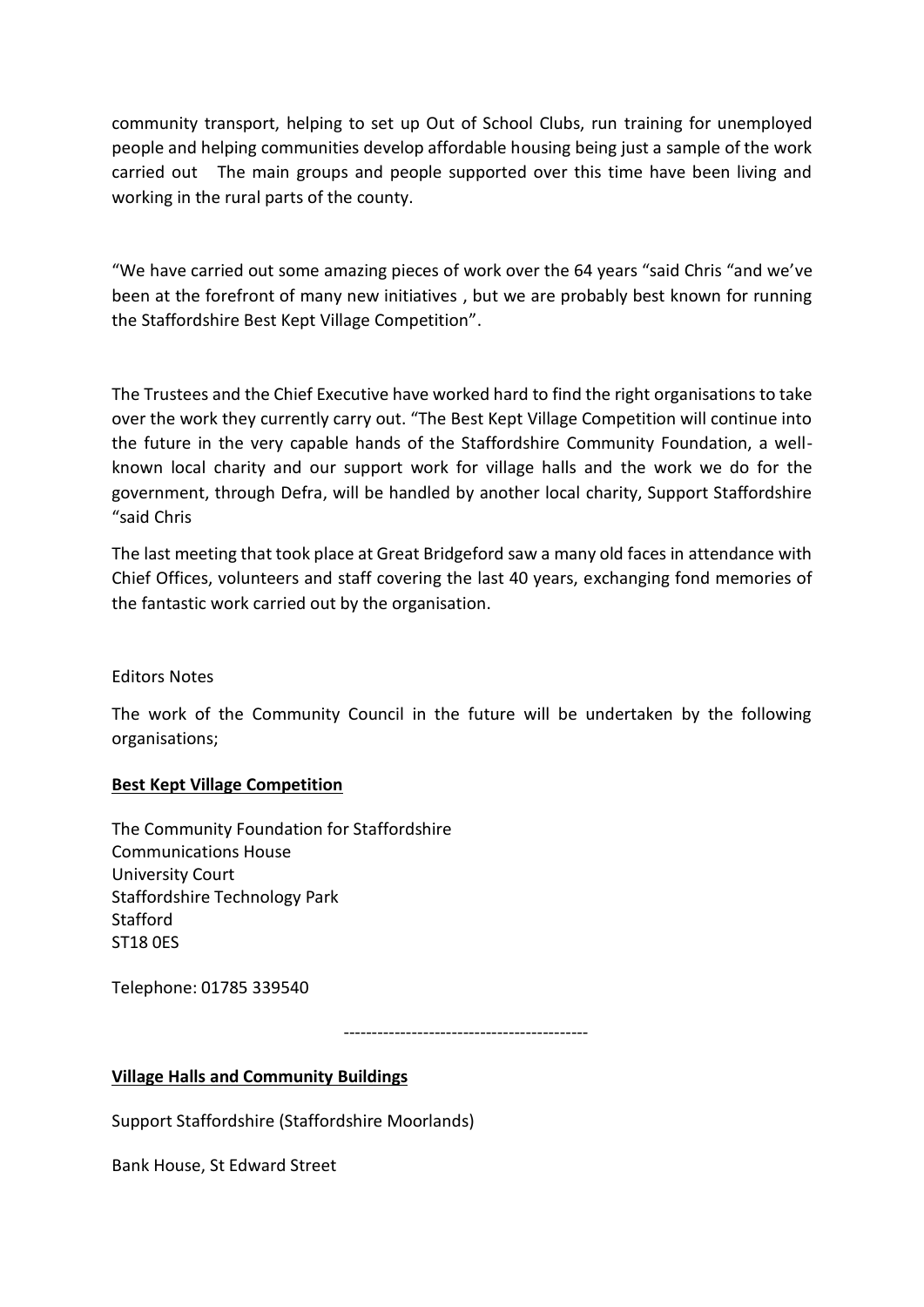Leek

Staffordshire ST13 5DS

Telephone: 01538 381356

Email: Jill.Norman@supportstaffordshire.org.uk

-------------------------------------------

### **Bulk Oil Buying Scheme**

Shropshire Community Council on 01743 237876

or

AF Affinity on 01630 881888

-------------------------------------------

August 2018

### **New Inn Licence update from a resident**

The review took place on Wednesday 22 August, led the outcome was:-

Patrons are no longer allowed to smoke or drink on the footpath outside of The New Inn on Ludgate Street. This is a legal obligation and should not be breached. If it is we can log the breach with 101 and Police Licencing will deal with the complaint. I am sure you will agree that this is a very positive thing for every villager that walks past the premises as they will now be able to delight in that fact that they can use the footpath and not be forced onto the road. A win for your parishioners. It has also made a very big difference as the noise levels.

Also, Patrons are not allowed to use the rear beer garden for drinking after 10pm each night and no more than 10 people are to be on the beer garden after that time. It is to be a smoking area only. Again any breach is to be reported to 101 who will pass the complaint onto Police Licencing for them to tackle with the pubs management.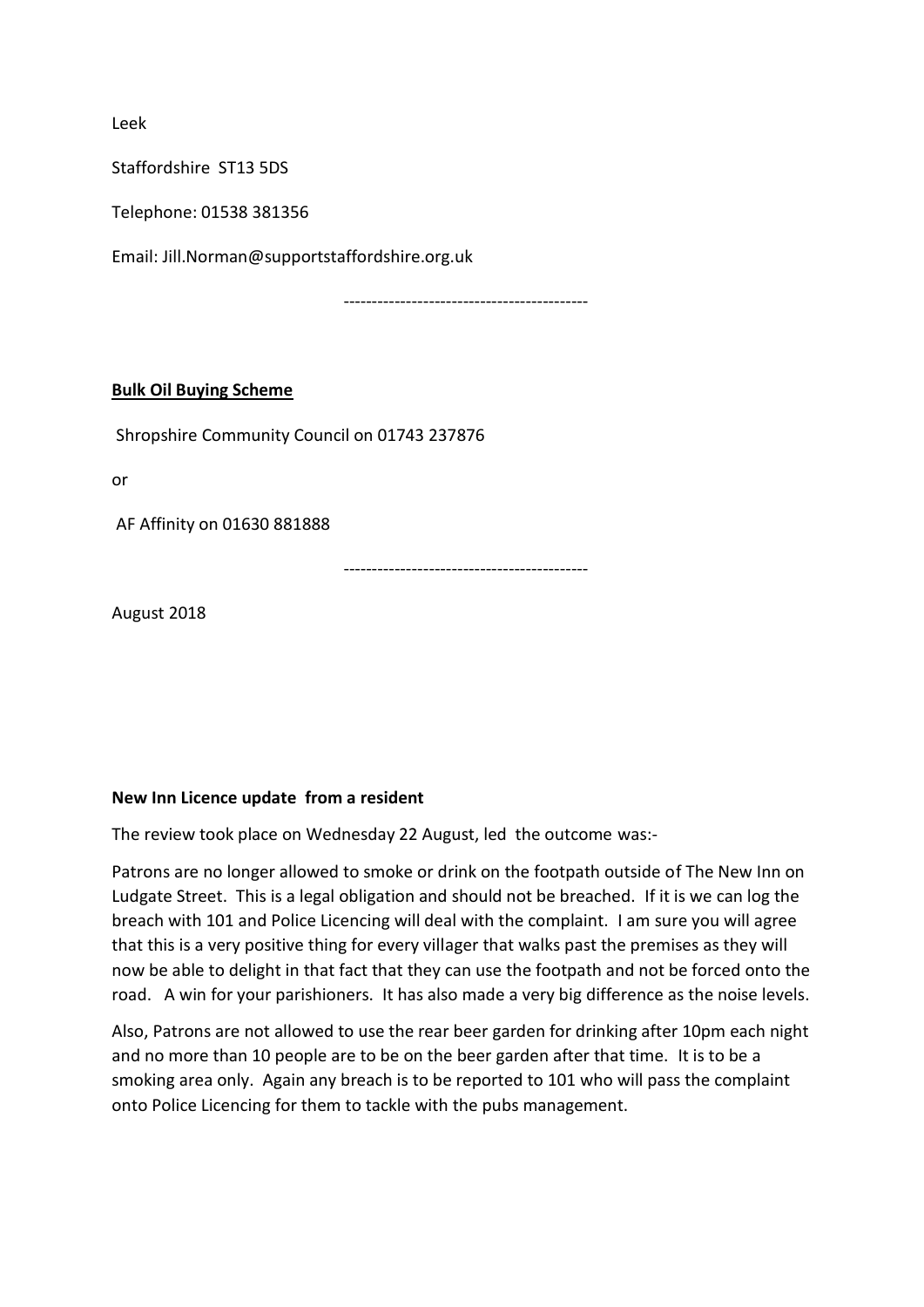Both new conditions stated above have already been breached and reported to 101 as we have been asked to. We will not give up, we will keep going until the premises conforms to their legal obligations or we take action against the premises again.

It was noted that disappointment was felt that the parish council did not liaise between the residents and the premises to try and improve the situation before we had to take the formal route. During the year the resident was disappointed that the resident had no contact from the council with any offer of support or even just to check if we were OK and do not care

Residents will now endeavour to work closely with the village Police Constable and PCSO to combat the crime and drugs problems in the village.

## **Best Kept Village**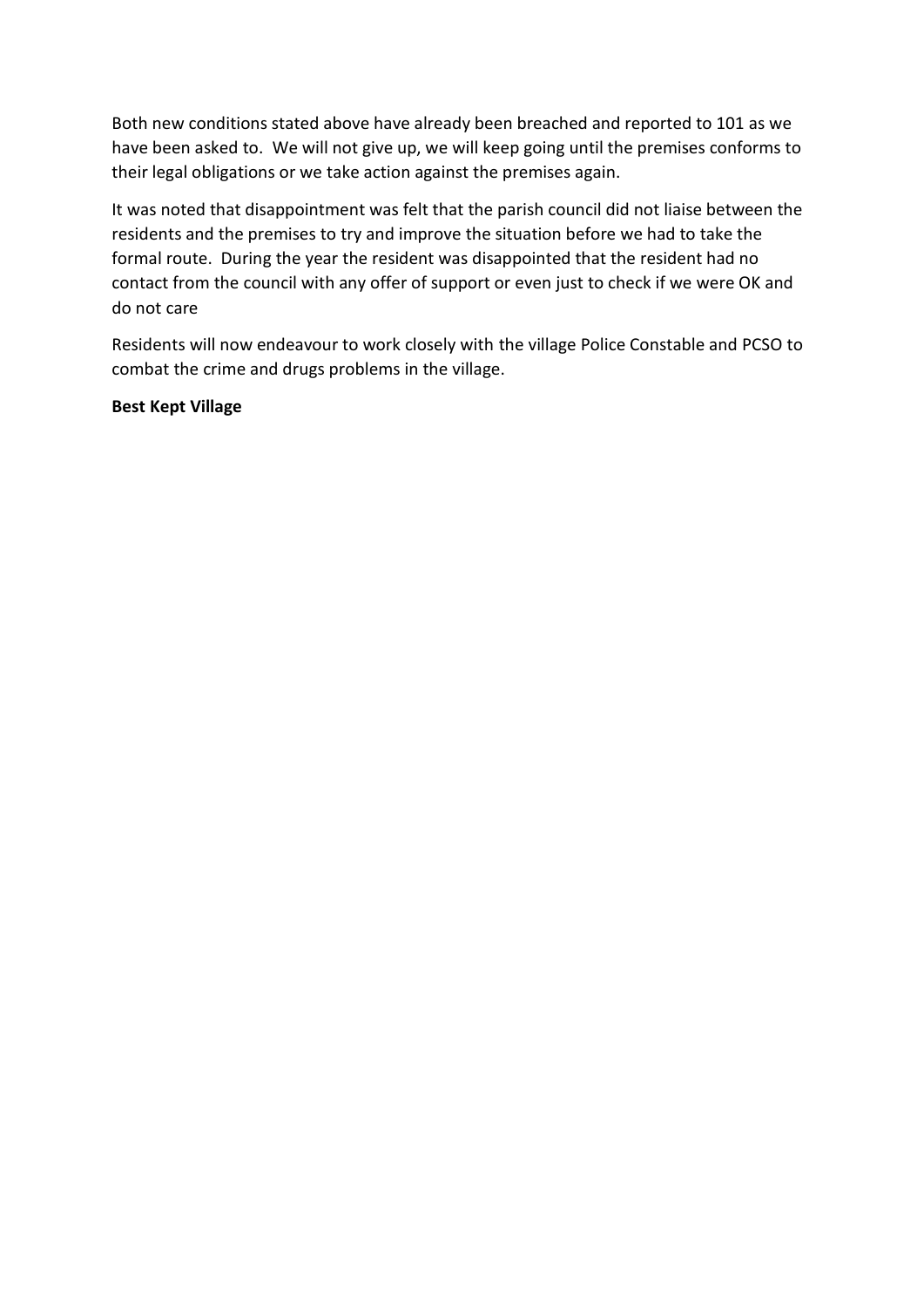#### BEST KEPT VILLAGE COMPETITION 2018 - JUDGES' COMMENTS **TUTBURY**

Tutbury's participation in BKV was publicised on the Village website and liaison with shops but there was no mention of BKV in the otherwise excellent village website and nothing in the Tutbury Village News. Judges said that BKV publicity in the village was very disappointing, "almost non-existent" (June judges).

No sites for children's posters were declared on the entry form and none were shown on the map. The June judges saw four very faded children's posters in shop windows.

Only one noticeboard was indicated on the entry form, but judges saw a number throughout the village. The majority were in good condition, but the Mill Park board needed a coat of varnish and the Civic Society board was surrounded by litter. The museum boards were in good order and displayed some useful local information.

There was a reasonable amount of local information covering a number of topics such as public amenities, local organisations and events, litter and dog fouling awareness. There was nothing on recycling - but there were a number of small recycling bins in the central area and a large recycling facility in the central area car park.

The large surrounds of St Mary's Church were well maintained and there was evidence of a sensible mowing regime. Grass areas were well mown and the introduction of "Care for a square" had produced some attractive small flower areas along the paths. The benches and noticeboard were in good condition. The surrounds of the Congregational Church were in very good shape, with small well mown grass areas and planted areas and a tidy graveyard area. The grass at the Roman Catholic Church was well mown and litter free and overall it looked better cared for than of late.

The surrounds of the Village Hall, Health Centre, Charity Hall, Institute and Museum were all well maintained. Whilst the May judges commented on "good hanging baskets and planters" at the Village Hall, the June judges said that "most of the hanging baskets contained dead plants".

The frontages of the pubs were generally clean and tidy and many had attractive planters (although the June judges said that those at The Leopard did not look at all good). The Dog and Partridge "was a delight in every respect, very clean and tidy and litter free". The New Inn was "livened up" by a display of flags and bunting; but there was some small pieces of litter and many cigarette ends in the smoking area.

The operational phone box had been repainted and "looked fresh and clean"; it was tidy inside, but there were lots of weeds around it.

Four of the bus shelters were in good condition; they were clean inside, had up to date bus timetables on display and their surrounds were tidy. However, the brick bus shelter outside The Dog and Partridge had damage to one of the brick infills and a considerable amount of litter, including a filled dog poo bag.

The entry form indicated 3 seats or benches and only one was shown on the map; but the judges saw many more. The majority were in good condition and their surrounds were tidy.

 $\mathbf{1}$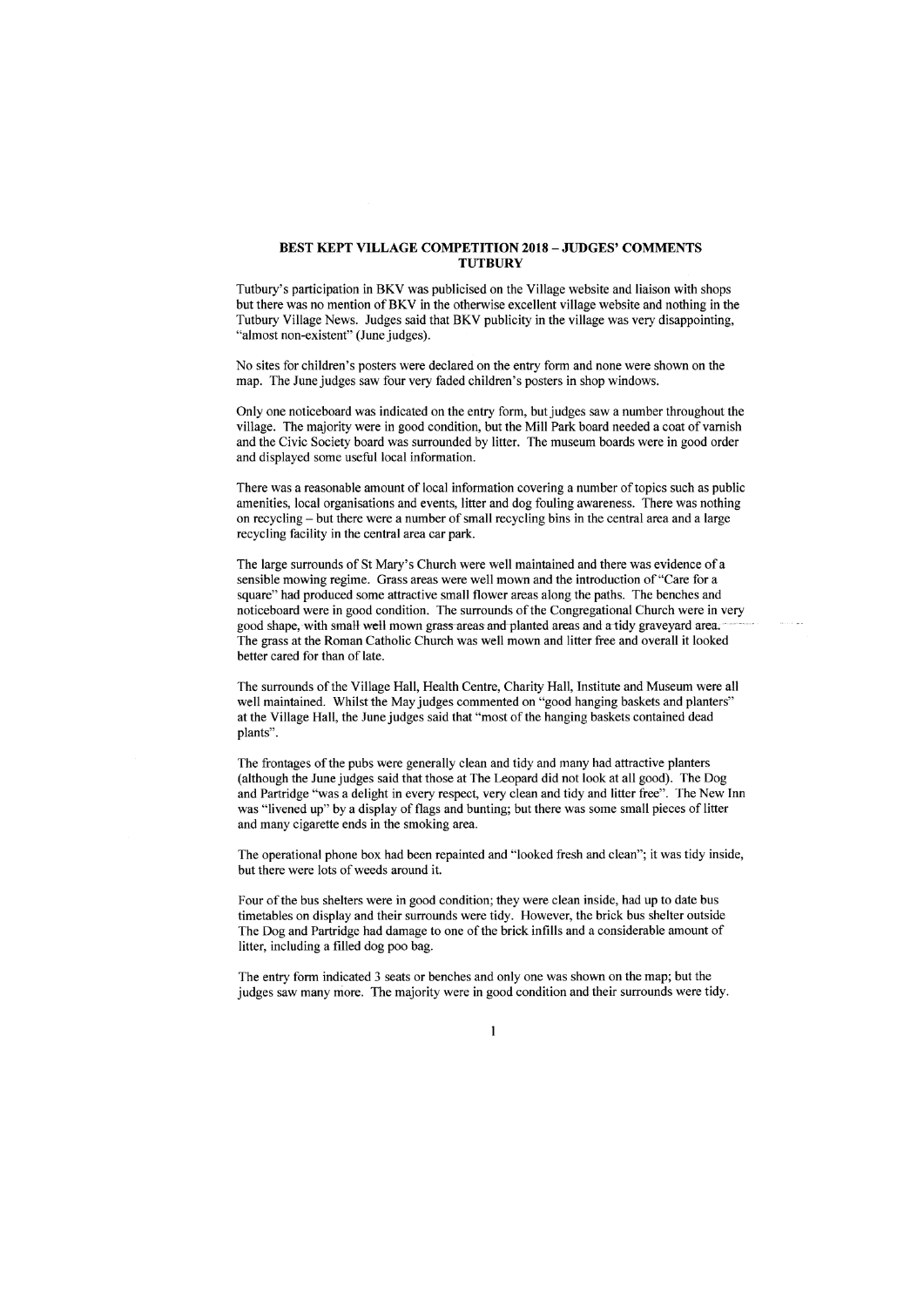Three village features were shown on the entry form but the map did not indicate what these were. The judges considered that the excellent, freestanding tourist/information maps, the three stone features in Mill Park and the stocks in the church yard were unique features to Tutbury. All were in good condition and well cared for. In addition, there were a number of colourful and attractive planted troughs in High Street which enhanced the area.

The war memorial surrounds were very well cared for, with a clean paved area and no litter or weeds around. Both sets of judges praised the attractive wrought-iron work stand which kept wreaths very tidy and allowed dedications to be easily read.

The large open spaces were well maintained. The Cornmill playing fields were well mown and litter free. Judges were also impressed by Mill Park which was well laid out and well maintained by East Staffordshire Borough Council. The bird feeding stations near the car park were good, but there was a considerable amount of litter in the Old Mill race areas.

The small open spaces and verges, especially those in the newer housing areas were well mown and litter free (They had just been mown at the time of the May judges visit).

Private gardens were overall very well maintained and the May judges commented that "several along Cornmill Lane really caught the eye". However, there were a lot of weeds in the pavements along Wakefield Avenue in June.

The equipment and safety surfaces in the children's play areas were all in good condition and there was very little litter anywhere. The basketball facility, the skateboard area, children's fort and the fenced area for ball games in Mill Park were all praised by the judges.

The large laminated map was colourful and had a good base, but it really does need improvement to make it a good map for BKV judging purposes. All BKV elements to be judged should be marked on the map and they should correlate with the number of sites referred to on the entry form. It needs a clear and accurate key and scale. Last year's Judges' Comments contained advice on how to produce an effective BKV map. There are examples of good BKV maps available for reference which would provide guidance; and I would be prepared to offer advice. (Please contact me on 01785 713242 if you would like to discuss this).

Overall Tutbury looked tidy and generally free from litter, although there was some in some pub car parks, in the central area and as indicated above in these comments. Some dog mess was seen in Mill Park in June, but none elsewhere. Judges again found it difficult to assess the degree of awareness of or involvement in BKV amongst the community. Perhaps it would be possible to provide more information and evidence on this aspect of the competition in future.

Judges awarded good marks for the overall cleanliness of the village and enjoyed their visits. Tutbury has a very proud record in BKV and continues to maintain good standards across many BKV elements. However there seemed to be inconsistencies this year and there needs to be more attention to detail in many areas to bring all round improvements. Well done this vear and good luck in 2019.

 $\overline{2}$ 

John T Perry, MBE Chairman, BKV Working Group August 2018

**Local Vocals Concert invite**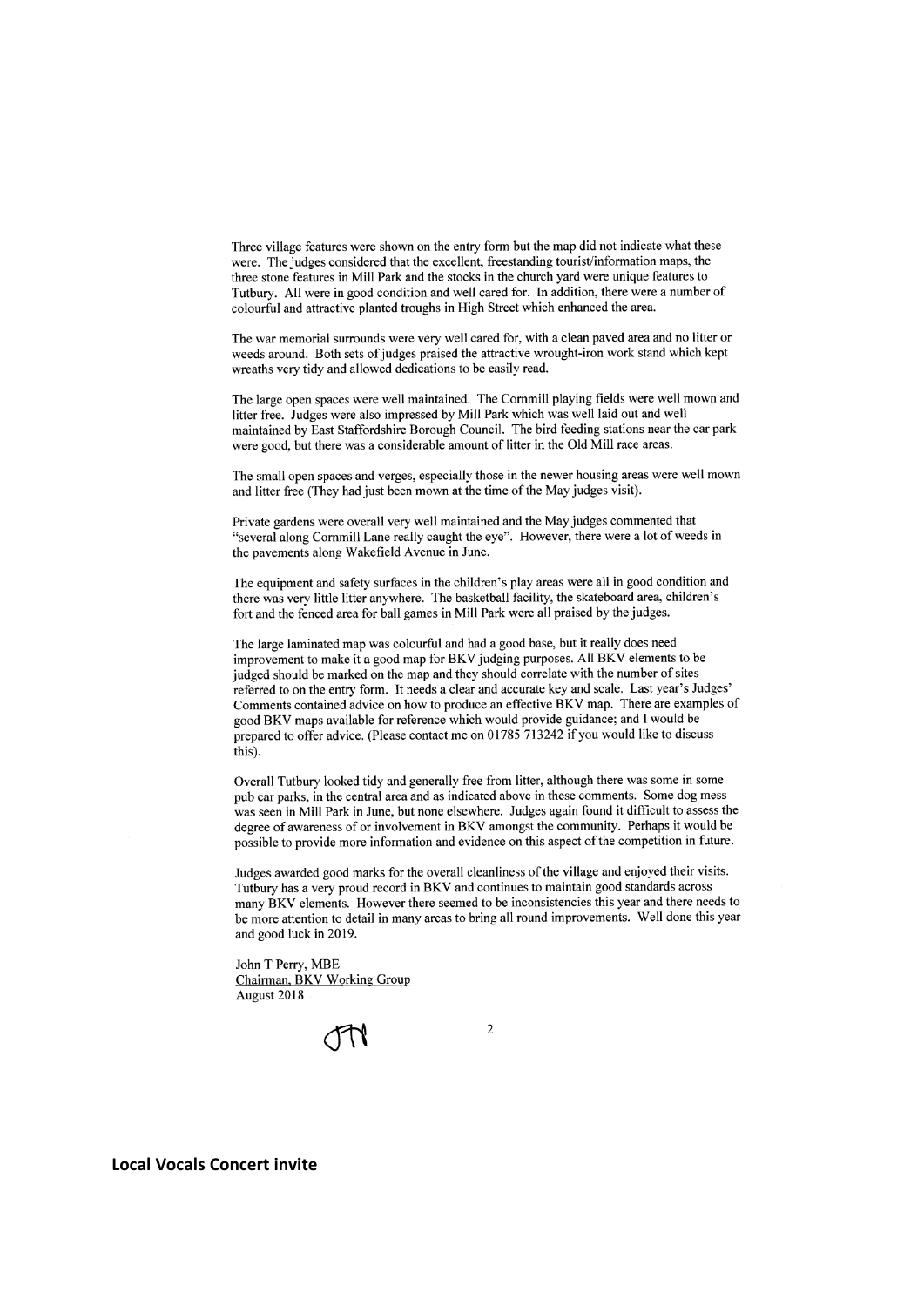Sing for a soldier details distributed 3.10.18 7.30 St Marys Church

# **Updates**

# • **NOTICE OF VACANCY IN OFFICE OF COUNCILLOR**

# **PARISH OF TUTBURY**

# NOTICE IS HEREBY GIVEN

that a casual vacancy has arisen in the Office of Councillor for the Parish Council.

If by 20 September, 2018 (14 days after the date of this notice) a request for an election to fill said vacancy is made in writing to the Returning Officer at the address below by TEN electors for the said Parish, an election will be held to fill the said vacancy, otherwise the vacancy will be filled by co-option.

If an election is called, it will take place not later than 02 November, 2018. Dated 31 August, 2018 Andy O'Brien Returning Officer

Audit has now been completed and a conclusion notice along with the completed Annual Government Annual Return are on the website.

The clerk will distribute a grievance procedure and dignity at work policy to the councillors to review before the next meeting

Minutes of the church meeting have been distributed.

### **PARKING EW UPDATE**

Bridge Street (Proposal 3) There were concerns about visibility and a question why the extra spaces were not located on the other side of the road. Thought has been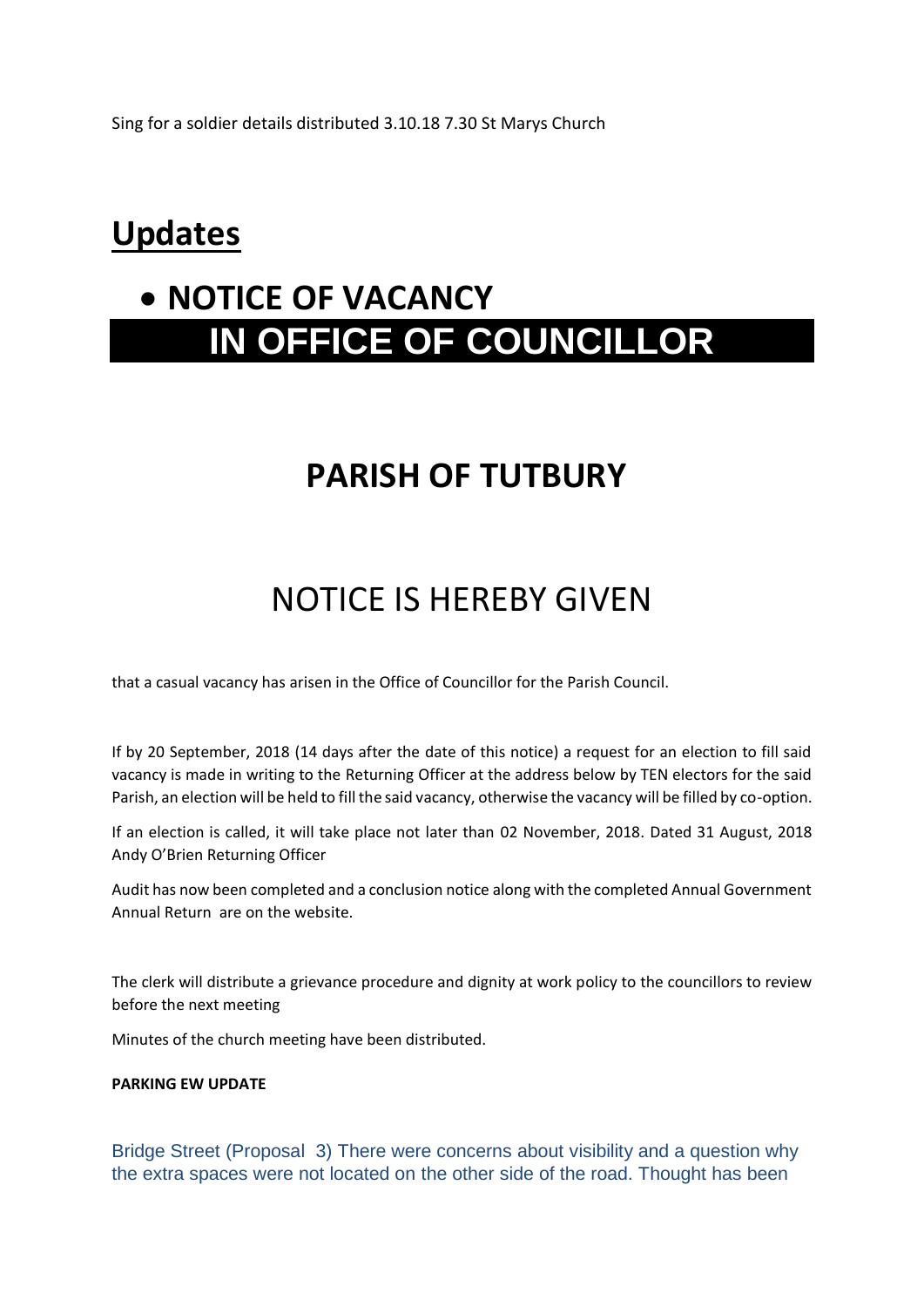- given to viability and it is felt that the current proposed location provides a better view of on-coming traffic
- Wakefield Avenue (Proposal 6) Concerned was raised that some people will not be able to park outside of their house. This is acknowledged but the majority of properties affected have off street parking
- Ludgate Street remains an outstanding issue. It is a difficult problem that requires further thought. However both the proposals relating to Duke Street and Silk Mill Lane/Holts Lane are included in the Traffic Regulation Order
- The green space on Monk Street behind the flats and the land behind the Dog and Partridge are both not public highway and therefore cannot be included in the Traffic Regulation Order

In terms of the timescales the key dates are likely to be:

| <b>Commission Amey to undertake</b><br>Feasibility Study including design<br>work | Done yesterday         |
|-----------------------------------------------------------------------------------|------------------------|
| Final draft of study and                                                          | <b>End of October</b>  |
| recommendations agreed                                                            |                        |
| <b>Public Bodies consultation (3 weeks)</b>                                       | November               |
| <b>Public Consultation (3 weeks)</b>                                              | <b>December</b>        |
| <b>Traffic Regulation Order approved</b>                                          | <b>End of December</b> |
| (subject to consultation)                                                         |                        |
| Start works on site                                                               | January                |
| Works completed                                                                   | <b>End of March</b>    |

The timescales above are approximate and assume that there will be no significant objections to the proposed Traffic Regulation Order. I will let you know if there are any changes to the timings. Nearer the time we will be in touch to discuss the arrangements for the public consultation exercise.

### **Christmas tree on the triangle quote**

We can supply a 120 - 150cm Norway Spruce (25L) for £40 plus VAT. If you would like us to plant it we charge £20/hour/man for the first hour or part thereof and £20/hour/man there after. I don't anticipate it taking more than an hour though so should be c. £20 +VAT.

I presume you will plant " Abies nordmanniana"

Which is the typical soft to touch non needle drop Christmas tree , it will grow into a fine specimen of a tree without getting out of hand like a Douglas fir type tree .

A potted tree at 1.5-1.7m would be around £250 1.75/2m would be around £350 2.25/2.5m would be around £500 3/3.5m would be around £750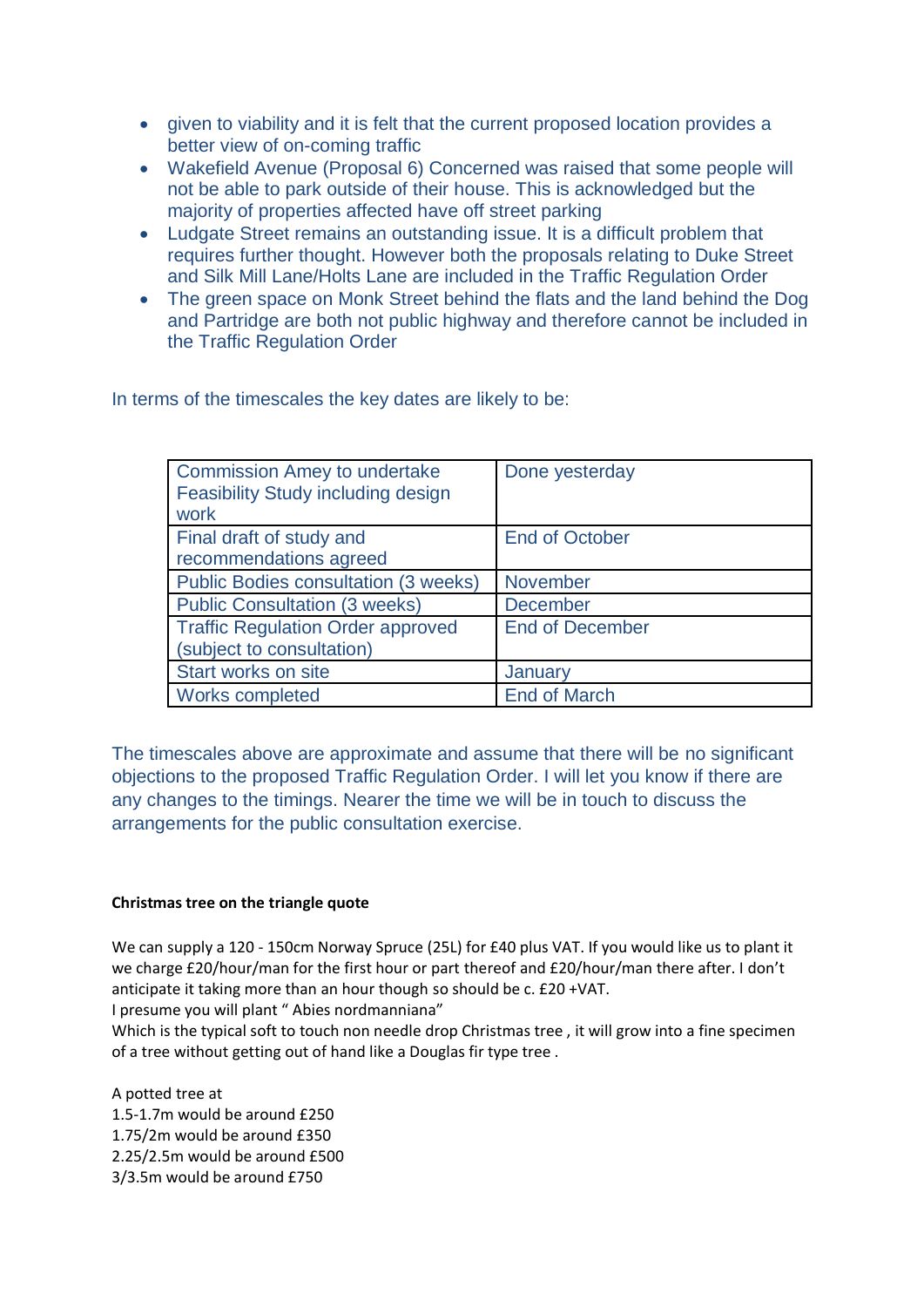These are real potted trees not a tree at Christmas time that has been ripped out the ground with a few roots on (typically doesn't grow )

The council have also ordered two trees to be planted on the triangle to commemorate WW1 100 years for a cost of £375. Firs Farm would like two crosses spray painting on the ground where they need to be planted. Planting will require 2 to 3ft hole digging and consideration will need to be given as to the height that they will grow so not near other trees. Consideration will also have to be made to the ease of mowing of the triangle and any further improvements that may need to be made ie new benches etc

### **PLANNING APPLICATIONS**

P/2018/01022

- **Proposal: Application under Section 73 of the Town and Country Planning Act 1990 for the erection of five dwellings with associated garaging without complying with Condition 2 of planning permission P/2017/00748 dated 01/12/17 relating to the orientation of the garage on plot 2**
- **Location: Land off, Burton Road, Tutbury, Staffordshire**

### **P/2018/01046**

**Erection of 16 dwellings with associated garages and car parking, play area, knee rail to Public Open Space, detached Community Building and car parking, associated highway and drainage infrastructure**

**Land off Foxglove Close, Tutbury, Staffordshire, ,** 

### **P/2018/01104**

**7 Church Street, Tutbury, DE13 9JE**

**Replacement of two first floor front windows** Gary Shilton 04-10-2018

### **P/2018/01159**

**Proposal: Erection of two storey and single storey side extensions**

### **Location: 29 Honeysuckle Avenue, Tutbury, DE13 9NY**

**Planning applications comments: -**

**p/2018/01022**- Land of Burton Road: No objections.

### **PLANNING DECISIONS**